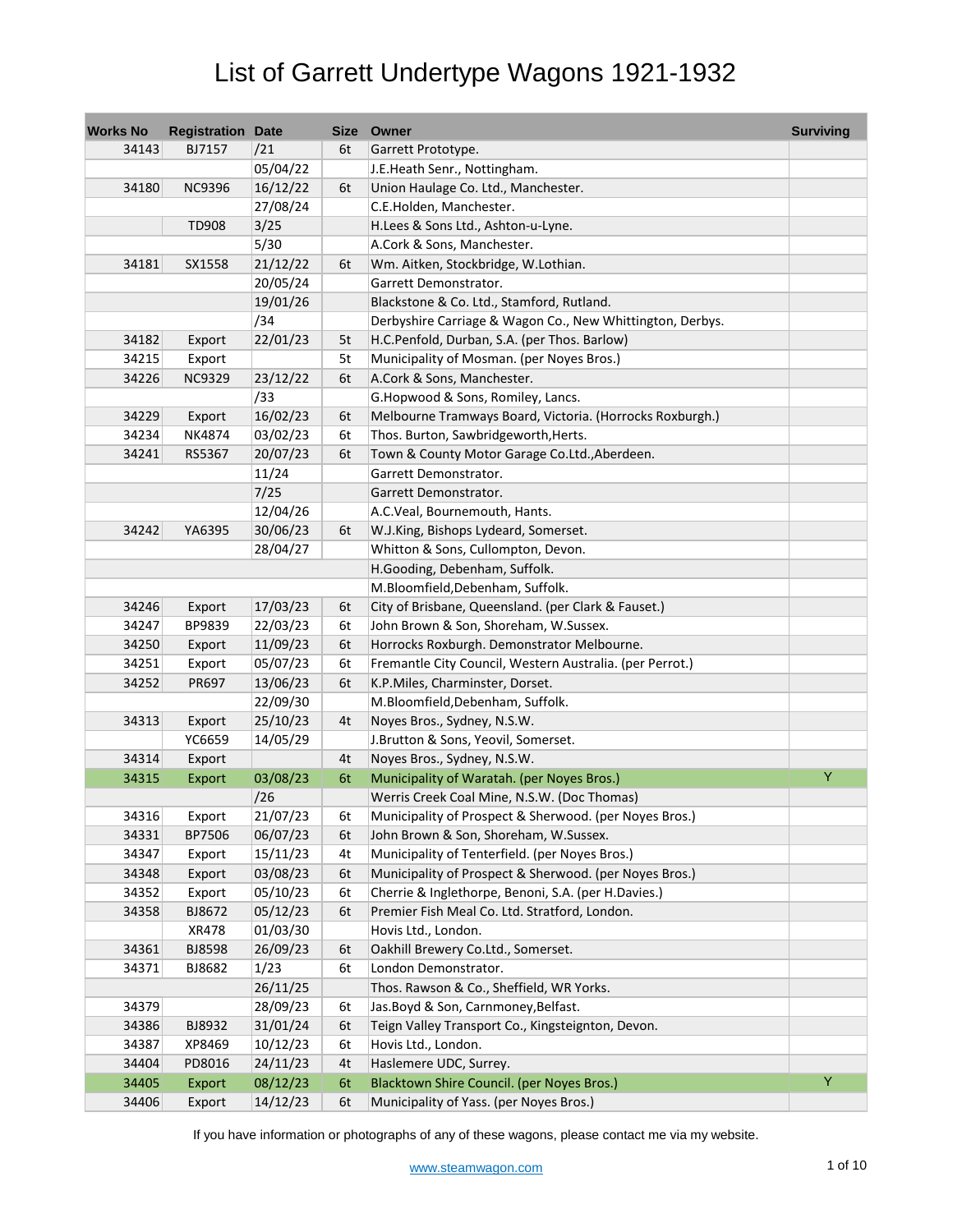| <b>Works No</b> | <b>Registration Date</b> |          | Size | Owner                                                 | <b>Surviving</b> |
|-----------------|--------------------------|----------|------|-------------------------------------------------------|------------------|
| 34407           | Export                   | 14/12/23 | 6t   | Noyes Bros., Sydney, N.S.W.                           |                  |
| 34415           | BJ8955                   | 21/01/24 | 4t   | D.Quinton & Sons, Needham Market, Suffolk.            |                  |
|                 |                          | 10/35    |      | C.J.Hales, Beccles, Suffolk.                          |                  |
| 34416           |                          |          | 6t   | E.J.Coles, Hungerford, Berks.                         |                  |
| 34422           | Export                   | 12/02/24 | 6t   | Silver Spur Ltd., Queensland. (per Clark & Fauset.)   |                  |
| 34424           | XR478                    | 10/01/24 | 6t   | Hovis Ltd., London.                                   |                  |
| 34426           | XR3817                   | 31/01/24 | 6t   | Hovis Ltd., London.                                   |                  |
| 34427           | XR6299                   | 05/02/24 | 6t   | Hovis Ltd., London.                                   |                  |
| 34428           | XR3816                   | 31/01/24 | 6t   | Hovis Ltd., London.                                   |                  |
| 34448           | WT2133                   | 21/02/24 | 6t   | Hoyland Brick Co.Ltd., Hoyland, W.R. Yorks.           |                  |
| 34455           | XR6297                   | 16/02/24 | 6t   | Hovis Ltd., London.                                   |                  |
| 34457           | XR6298                   | 29/02/24 | 6t   | Hovis Ltd., London.                                   |                  |
|                 | XR6297                   |          |      | John Brown & Son, Shoreham, W.Sussex.                 |                  |
| 34458           | OL3432                   | 17/02/24 | 6t   | Allied Transports Ltd., Birmingham.                   |                  |
|                 |                          | 8/25     |      | Ralls & Hamilton, Birmingham.                         |                  |
|                 |                          | 01/11/28 |      | A.Buckler, Tyseley, Birmingham.                       |                  |
|                 |                          |          |      | H.& W.E.Hughes & Son, Llanrwst, Denbigh.              |                  |
| 34465           | XR6351                   | 29/02/24 | 6t   | Hovis Ltd., London.                                   |                  |
|                 | XR6300                   | /31      |      | A.Manchester, Charlton, London.                       |                  |
| 34466           | XR6300                   | 05/03/24 | 6t   | Hovis Ltd., London.                                   |                  |
| 34467           | XT2215                   | 25/03/24 | 6t   | Hovis Ltd., London.                                   |                  |
| 34468           | XU2436                   | 27/05/24 | 6t   | Hovis Ltd., London.                                   |                  |
| 34474           | BJ9371                   | 08/05/24 | 6t   | Experimental Wagon.                                   |                  |
|                 |                          | 25/02/25 |      | H.J.Hoadley, Wallington, Surrey.                      |                  |
|                 |                          | 02/07/25 |      | Bordon & District Gas Co., Hants.                     |                  |
| 34475           | PU2255                   | 08/03/24 | 6t   | A.M.&H.Rankin Ltd., Rochford, Essex.                  |                  |
| 34495           | NX7052                   | 14/10/24 | 6t   | Kaye & Co.Ltd., Southam, Warks.                       |                  |
| 34497           | OL6460                   | 03/06/24 | 8t   | G.Robbins, Birmingham.                                |                  |
|                 |                          | 21/10/25 |      | K.P.Miles, Charminster, Dorset.                       |                  |
| 34498           | HP9948                   | 09/10/24 | 8t   | Langley & Wootton, Coventry, Warks.                   |                  |
|                 |                          | 01/02/27 |      | W.H.Yeatman & Son Ltd., Poole, Dorset.                |                  |
| 34507           | BR3435                   | 07/07/24 | 6t   | North Eastern Breweries Ltd., Sunderland, Co. Durham. |                  |
|                 |                          | /29      |      | R Knox & Co. Ltd., Sunderland, Co. Durham.            |                  |
| 34510           |                          |          | 6t   | Garrett Demonstrator.                                 |                  |
|                 | Export                   | 10/05/24 |      | Hubert Davies & Co., Johannesburg, S.A.               |                  |
| 34513           | Export                   | 23/08/24 | 6t   | Newcastle City Council. (per Noyes Bros.)             |                  |
| 34535           | Export                   | 31/05/24 | 6t   | Main Bros., Sheffield, Canterbury, N.Z.               |                  |
|                 |                          | c/30     |      | Nelson Creek Sawmills, Greymouth, NZ.                 |                  |
| 34556           | Export                   | 10/07/24 | 6t   | Noyes Bros., Sydney, N.S.W.                           |                  |
| 34557           | Export                   | 10/07/24 | 6t   | Noyes Bros., Sydney, N.S.W.                           |                  |
| 34562           |                          | 5/24     | 6t   | Garrett Demonstrator.                                 |                  |
| 34567           | BJ9350                   | 5/24     | 6t   | Garrett Demonstrator.                                 |                  |
|                 | Export                   | 07/06/24 |      | Hubert Davies & Co., Johannesburg, S.A.               |                  |
| 34576           |                          | 7/24     | 6t   | Garrett.                                              |                  |
|                 | NX7563                   | 10/03/25 |      | Kaye & Co.Ltd., Southam, Warks.                       |                  |
| 34577           | PP2658                   | 22/09/24 | 6t   | Richd. Smith & Sons, Lane End, Bucks.                 |                  |
|                 |                          | 12/12/27 |      | A.Butler, Henley On Thames, Oxon.                     |                  |
| 34586           | E9629                    | 03/09/24 | 8t   | R.Howle, Chesterton, Staffs.                          |                  |
|                 |                          |          |      | London Demonstration.                                 |                  |
|                 |                          | 26/04/26 |      | J.Palmer & Sons, Buckland, Surrey.                    |                  |
|                 |                          | 2/30     |      | H.J.Arthrell & Sons Ltd., Strood, Kent.               |                  |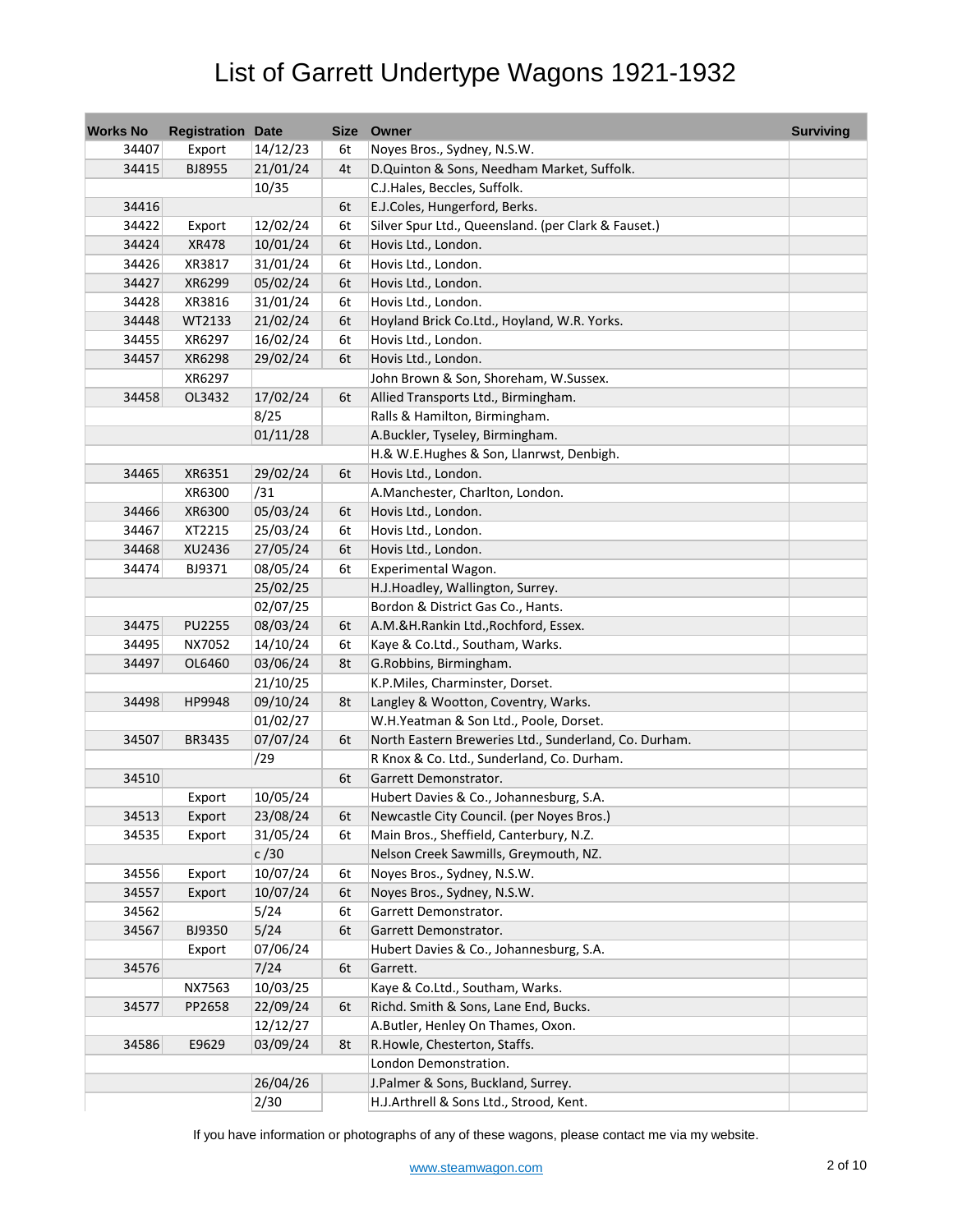| <b>Works No</b> | <b>Registration Date</b> |          |    | Size Owner                                                    | <b>Surviving</b> |
|-----------------|--------------------------|----------|----|---------------------------------------------------------------|------------------|
| 34593           | EH5781                   | 17/10/24 | 8t | J. Beresford & Sons, Tunstall, Staffs.                        |                  |
|                 |                          |          |    | H.Lewis & Co.Ltd., Bute Docks, Cardiff.                       |                  |
| 34598           | FP1483                   | 30/09/24 | 8t | Molesworth & Springthorpe, Luffenham, Rutland.                |                  |
|                 |                          | 4/28     |    | J&F Howard Ltd., Bedford.                                     |                  |
|                 |                          |          |    | Wm. Wheatley, Wickham, Hants.                                 |                  |
| 34603           | Export                   | 19/08/24 | 4t | Noyes Bros., Sydney, N.S.W.                                   |                  |
| 34609           | Export                   | 28/08/24 | 6t | J F Pester, Culverden, Canterbury N.Z.                        |                  |
| 34616           | Export                   | 01/10/24 | 6t | Noyes Bros., Sydney, N.S.W.                                   |                  |
| 34617           | Export                   | 01/10/24 | 6t | Noyes Bros., Sydney, N.S.W.                                   |                  |
| 34618           | Export                   | 01/10/24 | 4t | Noyes Bros., Sydney, N.S.W.                                   |                  |
| 34625           | Export                   | 08/11/24 | 4t | Noyes Bros., Sydney, N.S.W.                                   | Y                |
| 34634           | Export                   | 08/10/24 | 6t | Braithwaite & Co. (for India).                                |                  |
| 34642           | FL3957                   | 24/10/24 | 6t | Peterborough Equitable Industrial Coop. Socy. Ltd.            |                  |
|                 |                          |          |    | Reed's Garage, Peterborough, Northants.                       |                  |
| 34649           | XW3067                   | 05/11/24 | 6t | Metropolitan Borough of Wandsworth, London.                   |                  |
| 34650           | MB7046                   | 29/11/24 | 6t | J.A.Bonell & Son, Audlem, Cheshire.                           |                  |
| 34660           | PD3658                   | 29/11/24 | 6t | Benj.Heath, Guildford, Surrey.                                |                  |
| 34661           | Export                   | 11/12/24 | 6t | Alex Gudsell, Winchester, NZ.                                 | Ÿ                |
|                 |                          | c/45     |    | <b>Marty Pearson</b>                                          |                  |
| 34666           | Export                   | 04/12/24 | 4t | Noyes Bros., Sydney, N.S.W.                                   |                  |
| 34667           | <b>RP880</b>             | 17/04/25 | 8t | T&J Wallis Ltd., Burton Latimer, Northants.                   |                  |
| 34668           | RT163                    | 06/02/25 | 6t | Garrett Demonstrator.                                         |                  |
|                 |                          | 21/08/25 |    | R.Trotter & Sons, Newtown St Boswells, Roxburgh.              |                  |
|                 |                          | /27      |    | Roxburghshire C.C. (Hawick District Committee.).              |                  |
| 34669           | RT172                    | 23/12/24 | 6t | Demonstration Gully Emptier.                                  |                  |
| 34671           | <b>RU221</b>             | 30/01/25 | 8t | Peace Ltd., Bournemouth, Hants.                               |                  |
| 34673           | WB3020                   | 13/05/25 | 8t | Sheffield Free Brewery Co.Ltd.                                |                  |
|                 |                          |          |    | Scientific Roads Ltd., Queensferry, Flint.                    |                  |
| 34682           | DD6392                   | 05/03/25 | 6t | Thornbury RDC., Glos.                                         |                  |
|                 |                          |          |    | Gloucs. C.C.                                                  |                  |
| 34683           |                          | 30/09/25 | 6t | W.Vernon & Sons, Seacombe, Cheshire.                          |                  |
|                 |                          |          |    | Johnson Bros., Seacombe, Cheshire.                            |                  |
| 34685           | XX4166                   | 07/03/25 | 8t | Charrington, Gardner, Locket & Co.Ltd., London.               |                  |
|                 |                          |          |    | Park & Tanner.                                                |                  |
| 34691           | NT6234                   | 21/05/25 | 6t | Clee Hill Transport & Rolling Co.Ltd., Ludlow                 |                  |
| 34693           | Export                   | 28/04/25 | 6t | Noyes Bros., Sydney, N.S.W.                                   |                  |
| 34695           | Export                   | 20/07/25 | 6t | Machine & Bridge Building Co., Prague CZ. Adamovske Strojirny |                  |
| 34708           | Export                   | 23/03/25 | 8t | Hubert Davies for Rhodesia.                                   |                  |
| 34709           | Export                   | 23/03/25 | 8t | Hubert Davies for Rhodesia.                                   |                  |
| 34710           | Export                   | 23/03/25 | 8t | Hubert Davies for Rhodesia.                                   |                  |
| 34717           | YI7239                   | 19/05/25 | 6t | Johnston, Mooney & O'Brien Ltd., Dublin.                      |                  |
| 34726           | MH7398                   | 03/06/25 | 6t | Liquid Air Ltd., Kilburn, London.                             |                  |
| 34731           |                          | /25      | 8t | Garrett.                                                      |                  |
|                 | AN7249                   | 19/01/26 |    | T.W.Ward Ltd., Silvertown, London.                            |                  |
| 34732           | EH7144                   | 08/10/25 | 8t | J.Beresford & Sons, Tunstall, Staffs.                         |                  |
|                 |                          |          |    | P.Scott, Shirenewton, Mon.                                    |                  |
|                 |                          |          |    | J.Coupland & Sons, Cirencester, Gloucs.                       |                  |
| 34751           | PE4772                   | 09/07/25 | 8t | Fullers Earth Union Ltd., Redhill, Surrey.                    |                  |
| 34753           | CF6113                   | 12/06/25 | 8t | P.H.Jordan, Sudbury, Suffolk.                                 |                  |
| 34757           | TO1491                   | 16/07/25 | 8t | J.E.Heath, Nottingham.                                        |                  |
|                 |                          |          |    | T.Spencer & Sons, Nottingham.                                 |                  |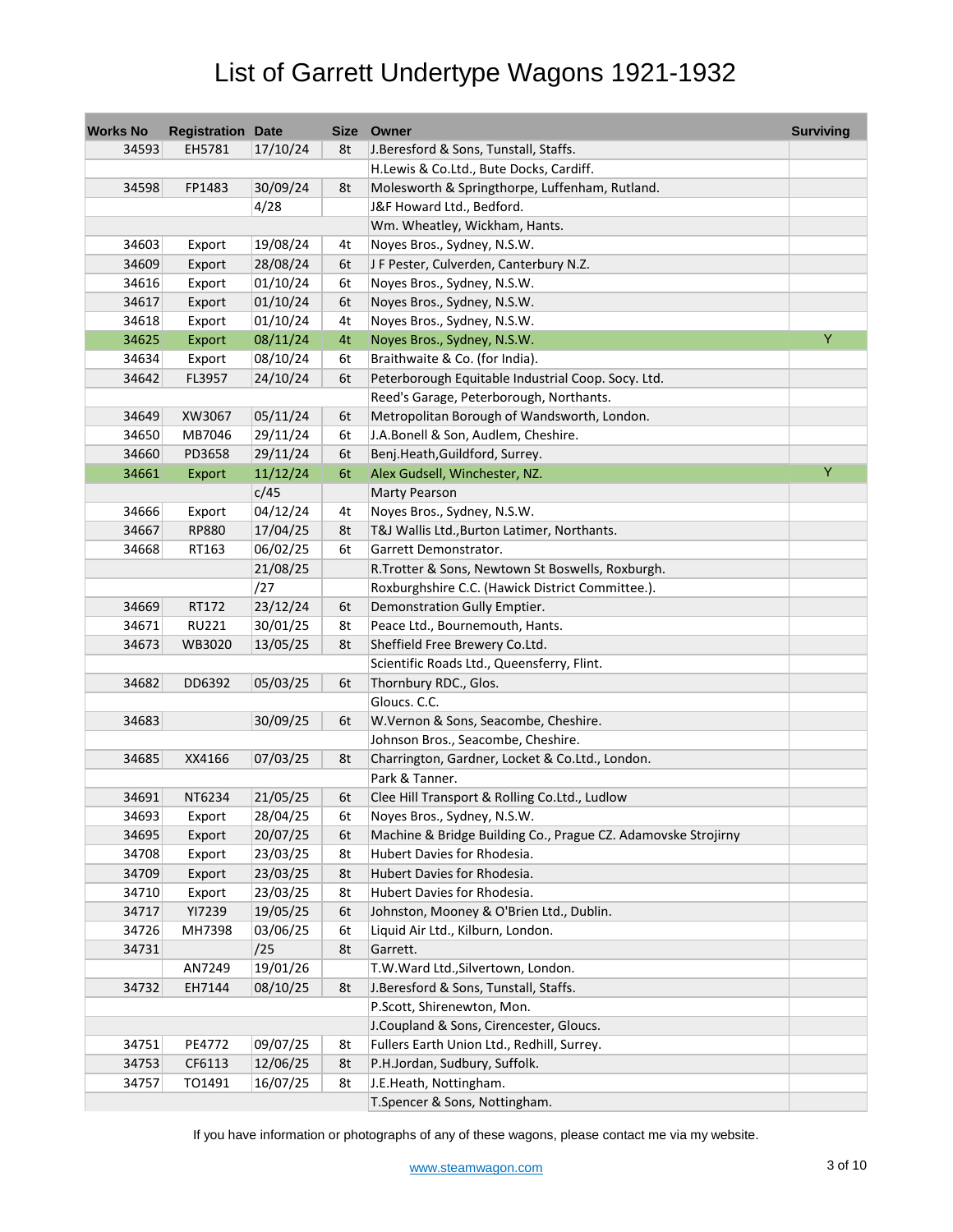| <b>Works No</b> | <b>Registration Date</b> |          |     | Size Owner                                          | <b>Surviving</b> |
|-----------------|--------------------------|----------|-----|-----------------------------------------------------|------------------|
| 34760           | PR5245                   | 22/07/25 | 6t  | G.Samways & Son, Weymouth, Dorset.                  |                  |
|                 |                          |          |     | Garrett Demonstrator.                               |                  |
| 34762           | RT866                    | 09/09/25 | 8t  | Garrett Demonstrator.                               |                  |
|                 |                          |          |     | J. Arnold & Sons, Chipping Sodbury, Glos.           |                  |
|                 |                          |          |     | E.J.& H.E.Rose, Bristol.                            |                  |
| 34777           | Export                   | 10/09/25 | 6t  | Noyes Bros., Sydney, N.S.W.                         |                  |
| 34778           | TT5774                   | 06/10/25 | 6t  | Devon C.C. (Northern Division).                     |                  |
| 34782           | YB4167                   | 16/10/25 | 8t  | Joseph Coles & Son Ltd., West Town, Somerset.       |                  |
| 34794           | YM                       | 26/11/25 | 6t  | Metropolitan Borough of Wandsworth, London.         |                  |
| 34799           | RT1300                   | /25      | 8t  | Garrett Demonstrator.                               |                  |
|                 |                          | 12/01/26 |     | R.Howle, Chesterton, Staffs.                        |                  |
|                 |                          | /28      |     | Bason & Condliffe, Manchester.                      |                  |
|                 |                          | /28      |     | H. Whittaker, Manchester.                           |                  |
|                 |                          | /29      |     | A.Cork & Sons, Manchester.                          |                  |
|                 |                          | /34      |     | G.Hopwood & Sons, Romiley, Lancs.                   |                  |
| 34802           | TD4123                   | 18/11/25 | 8t  | Wm.Melling Ltd., St. Helens, Lancs.                 |                  |
|                 |                          | 3/28     |     | Thos. Hull, Billinge, Lancs.                        |                  |
| 34804           | RT1195                   | 15/10/25 | 8t  | Garrett Experimental/Demonstrator.                  |                  |
|                 |                          | 31/03/27 |     | Sherry & Haycock Ltd., Parkstone, Dorset.           |                  |
|                 |                          | /33      |     | R.Turner, Stalbridge, Dorset.                       |                  |
| 34815           | KM710                    | 11/11/25 | 6t  | Stone Court Brick & Tile Works Ltd., Pembury, Kent. |                  |
| 34817           | Export                   | 31/10/25 | 6t  | Noyes Bros., Sydney, N.S.W.                         |                  |
| 34819           | RO1972                   | 11/11/25 | 6t  | T.Burton, Sawbridgeworth, Herts.                    |                  |
| 34820           | RT1339                   | 30/11/25 | 6t  | Garrett Demonstrator.                               |                  |
|                 |                          | 21/01/31 |     | W.Moore & Sons, Benhall, Suffolk.                   |                  |
|                 |                          |          |     | C.J.Hales, Beccles, Suffolk.                        |                  |
| 34821           | <b>UE602</b>             | 25/03/26 | 6t  | Kaye & Co.Ltd., Southam, Warks.                     |                  |
| 34824           | DX5412                   | 31/12/25 | 6t  | A.A.Gibbons Ltd., Ipswich, Suffolk.                 |                  |
| 34825           | RT1828                   | 30/04/26 | 8t  | Garrett Demonstrator.                               |                  |
|                 |                          | /28      |     | Chas. Wilding, Leiston, Suffolk.                    |                  |
| 34827           | RK5331                   | 02/01/26 | 6t  | Hall & Co. Ltd., Croydon, Surrey.                   |                  |
| 34839           | <b>RK5722</b>            | 25/02/26 | 6t  | Hall & Co. Ltd., Croydon, Surrey.                   |                  |
| 34840           | DD8682                   | 04/01/26 | 6t  | G.Sheppard & Sons, Warmley, Gloucs.                 |                  |
| 34841           | RT1940                   | 20/05/26 | 6t  | C.W.Packard, Dorking, Surrey.                       | Y                |
|                 |                          |          |     | Pritchard's Nursery, Loughton, Essex                |                  |
|                 |                          | /76      |     | M.J. Walters, Castleford, WR Yorks.                 |                  |
| 34846           | DX5733                   | 30/04/26 | 8t  | W.Christopherson, Ipswich, Suffolk.                 |                  |
|                 |                          | 9/31     |     | Grovebury Brickworks Co., Leighton Buzzard, Beds.   |                  |
| 34857           | WU4291                   | 02/02/26 | 4t  | Wm.Ackroyd & Co.Ltd., Otley, WR Yorks.              |                  |
|                 |                          | /32      |     | King Bros., Otley, WR Yorks.                        |                  |
|                 |                          |          |     | A.Newsome, Burley in Wharfedale, WR Yorks.          |                  |
|                 |                          | 11/12/45 |     | Scientific Roads Ltd., Queensferry, Flint.          |                  |
| 34858           |                          | /26      | 6t  | Garrett Demonstrator.                               |                  |
|                 | RK6200                   | 06/04/26 |     | Hall & Co.Ltd., Croydon, Surrey.                    |                  |
|                 |                          | 17/09/30 |     | H.G.Cushion, Surlingham, Norfolk.                   |                  |
| 34861           |                          | 05/02/26 | 4t  | C.T.Bowring & Co.Ltd., Pyewipe, Lincs.              |                  |
| 34900           | RK6344                   | 20/04/26 | 6t  | Hall & Co.Ltd., Croydon, Surrey.                    |                  |
| 34902           | RT2325                   | 16/08/26 | 6wh | Garrett Demonstrator.                               |                  |
|                 |                          | 10/02/28 |     | J.E.Heath, Nottingham.                              |                  |
| 34919           | RK6560                   | 08/05/26 | 6t  | Hall & Co.Ltd., Croydon, Surrey.                    |                  |
|                 |                          | 12/05/30 |     | E.C.Platten, Holt, Norfolk.                         |                  |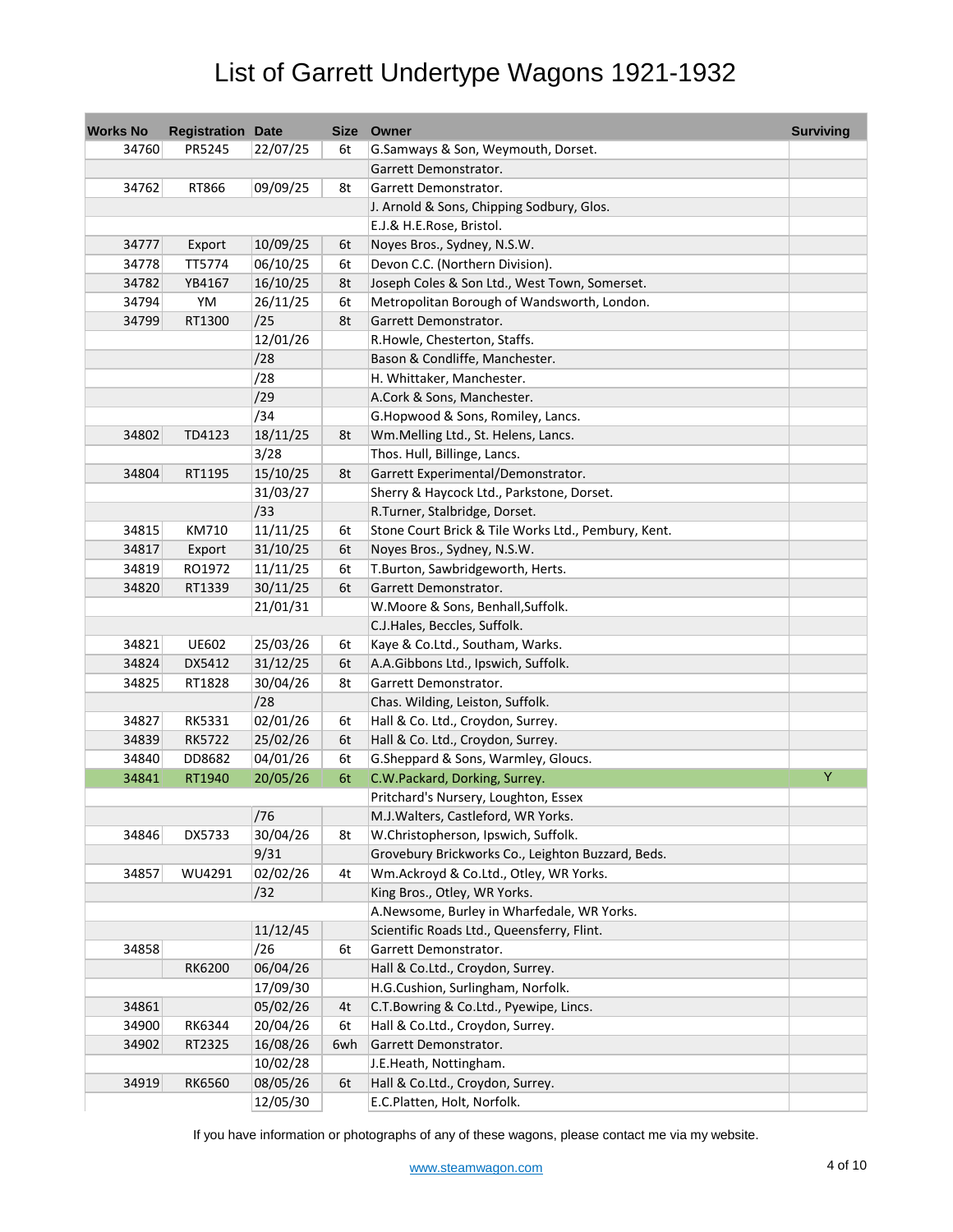| <b>Works No</b>  | <b>Registration Date</b> |          |    | Size Owner                                          | <b>Surviving</b> |
|------------------|--------------------------|----------|----|-----------------------------------------------------|------------------|
| 34920            | RK6619                   | 13/05/26 | 6t | Hall & Co.Ltd., Croydon, Surrey.                    |                  |
| 34922            | RP3356                   | 29/09/26 | 6t | Wellingborough R.D.C., Northants.                   |                  |
|                  |                          |          |    | Northants. C.C.                                     |                  |
|                  |                          |          |    | T.E.Cunliffe, Handsworth, Birmingham.               |                  |
| 34926            | SM5856                   | 19/06/26 | 6t | Dumfries C.C. (Dumfries District Committee).        |                  |
| 34936            | YR2750                   | 18/10/26 | 8t | Cement Marketing Co.Ltd., Arlesey, Beds.            |                  |
|                  |                          | 8/32     |    | J.A.Bonell & Son, Audlem, Cheshire.                 |                  |
| 34941            | RO5448                   | 03/01/27 | 6t | McMullen & Sons Ltd., Hertford, Herts.              |                  |
| 34942            | RT3324                   | 04/06/27 | 6t | Col. C.A.Barron, Swilland, E.Suffolk.               |                  |
|                  |                          | 06/02/40 |    | Gas Light & Coke Co., London.                       |                  |
| 34961            | YR2746                   | 09/10/26 | 8t | Charrington, Gardner, Locket & Co.Ltd., London.     |                  |
| 34971            | KM8717                   | 18/12/26 | 6t | Maidstone Corporation, Kent.                        |                  |
| 34972            | YR1840                   | 22/09/26 | 8t | Charrington, Gardner, Locket & Co.Ltd., London.     |                  |
| 34973            | DF1128                   | 05/11/26 | 8t | Gloucs. C.C.                                        |                  |
| 34999            | DF1642                   | 01/02/27 | 8t | Gloucs. C.C.                                        |                  |
| 35000            | PX5574                   | 11/02/27 | 8t | John Brown & Son Ltd., Shoreham by Sea, Sussex.     |                  |
| 35011            | DF1721                   | 17/02/27 | 8t | Gloucs. C.C.                                        |                  |
| 35014            |                          |          | 8t | W.T.Willcox, Temple Back, Bristol                   |                  |
| 35014            | <b>VV319</b>             | 08/11/27 |    | Molesworth & Springthorpe, Luffenham, Rutland.      |                  |
|                  |                          | 11/30    |    | Westley Bros. & Clark, Northampton.                 |                  |
| 35015            |                          |          |    | In stock 1926 and 1928                              |                  |
| 35017            | YF6733                   | 31/03/27 | 6t | Metropolitan Borough of Wandsworth, London.         |                  |
|                  |                          |          |    | J.W.Perkins, Isleworth, Middlesex.                  |                  |
| 35029            |                          | 07/02/27 | 6t | Ayrshire C.C. (Highways Dept.).                     |                  |
| 35035            |                          | 31/03/27 | 6t | Antrim C.C.                                         |                  |
| 35047            | U02488                   | 12/05/27 | 6t | Devon C.C. (Eastern Division).                      |                  |
| 35054            | RT3312                   | 21/05/27 | 8t | Garrett Demonstrator.                               |                  |
|                  |                          | 05/11/28 |    | C.W.Lambert, Horsmonden, Kent.                      |                  |
|                  |                          | 05/02/31 |    | Fairway Garage, Bitterne, Southampton, Hants.       |                  |
| 35055            | RO6478                   | 12/04/27 | 8t | Herts Gravel & Brickworks Ltd., Welwyn Garden City. |                  |
| 35056            | RO6656                   | 29/04/27 | 8t | Herts Gravel & Brickworks Ltd., Welwyn Garden City. |                  |
| 35057            | RO6777                   | 14/05/27 | 8t | Herts Gravel & Brickworks Ltd., Welwyn Garden City. |                  |
| 35058            | RO7127                   | 04/06/27 | 8t | Herts Gravel & Brickworks Ltd., Welwyn Garden City. |                  |
| 35070            | VW1392                   | 07/09/27 | 6t | Dagenham U.D.C., Essex.                             |                  |
| 35073            |                          |          | 6t | <b>Stock</b>                                        |                  |
| 35075            | DF4751                   | 22/03/28 | 8t | Gloucs. C.C.                                        |                  |
| 35102            | RO7708                   | 30/06/27 | 8t | Herts Gravel & Brickworks Ltd., Welwyn Garden City. |                  |
| 35103            | RO7707                   | 20/07/27 | 8t | Herts Gravel & Brickworks Ltd., Welwyn Garden City. |                  |
| 35104            | RO7386                   | 25/06/27 | 8t | Herts Gravel & Brickworks Ltd., Welwyn Garden City. |                  |
| 35105            | RO7387                   | 26/07/27 | 8t | Herts Gravel & Brickworks Ltd., Welwyn Garden City. |                  |
| 35119            | RT5083                   | 7/27     | 6t | Garrett Demonstrator.                               |                  |
|                  |                          | 30/04/29 |    | F.W.Barker, Rickinghall, Suffolk.                   |                  |
|                  |                          | /33      |    | E.A.Slade, Rushall, Norfolk.                        |                  |
| <b>FOLLOWING</b> |                          |          |    |                                                     |                  |
| 35122            | KO5563                   | 01/11/27 | 6t | Smeed, Dean & Co.Ltd., Sittingbourne, Kent.         |                  |
|                  |                          | 28/01/29 |    | R.& J.Bennett & Co., Tenterden, Kent.               |                  |
|                  |                          | /34      |    | W.E.Reeves, Croydon, Surrey.                        |                  |
| 35125            | FK3521                   | 29/10/27 | 6t | Worcs. C.C.                                         |                  |
| 35146            | FK3693                   | 30/03/28 | 6t | Worcs. C.C.                                         |                  |
| 35147            | DF4752                   | 31/03/28 | 8t | Gloucs. C.C.                                        |                  |
| 35150            | PH8806                   | 10/04/28 | 6t | Guildford R.D.C., Surrey.                           |                  |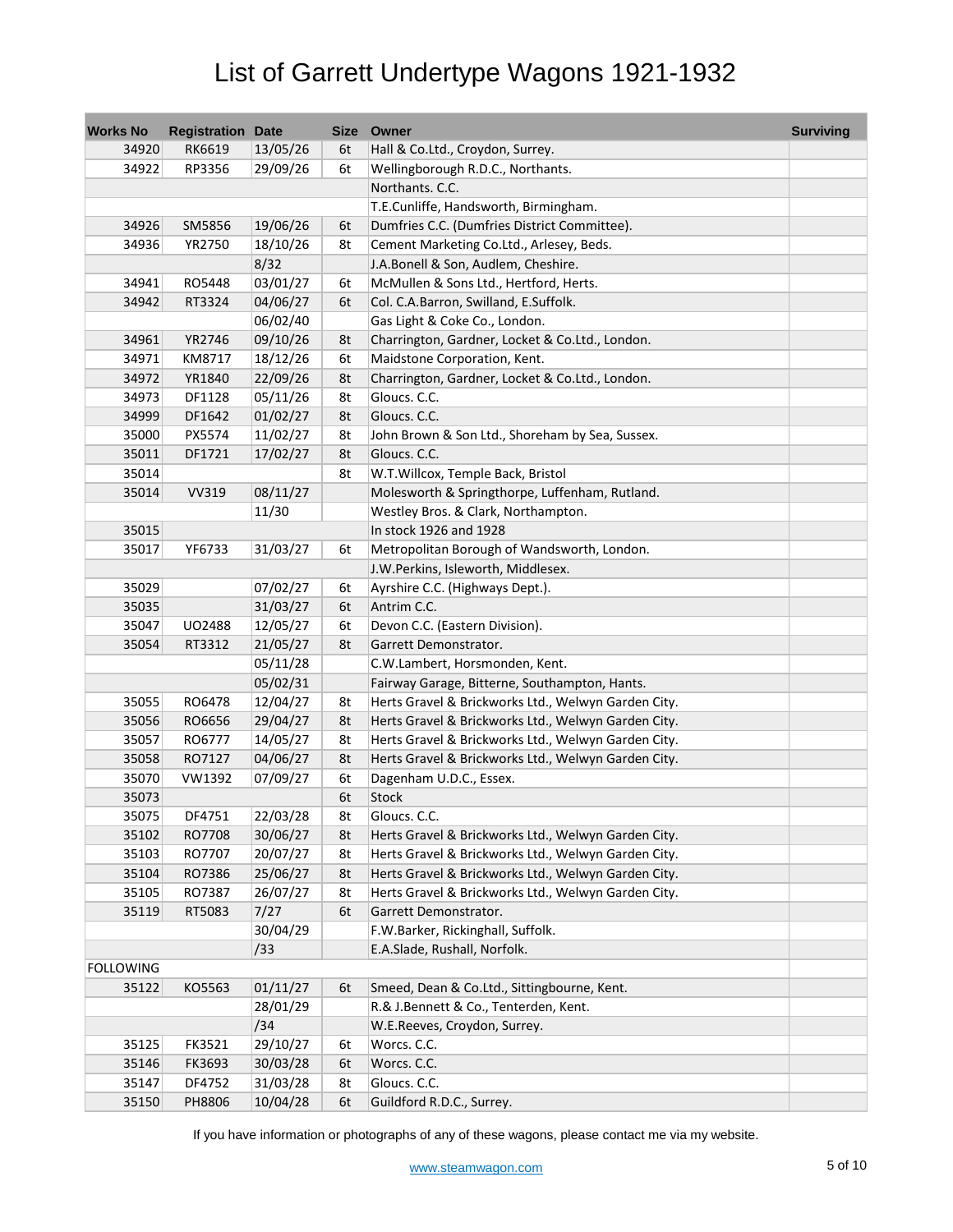| <b>Works No</b> | <b>Registration Date</b> |          |     | Size Owner                                          | <b>Surviving</b> |
|-----------------|--------------------------|----------|-----|-----------------------------------------------------|------------------|
|                 |                          | /30      |     | Surrey C.C.                                         |                  |
| 35156           | RT4342                   |          | 6wh | Garrett Demonstrator.                               |                  |
|                 | DW6060                   | 12/06/28 |     | R. Wynn & Sons Ltd., Newport, Mon.                  |                  |
|                 |                          |          |     | Garrett Demonstrator.                               |                  |
|                 |                          | 15/05/31 |     | Maynard & Sons, Crawley Down, Sussex.               |                  |
| 35164           | KP2570                   | 10/10/28 | 6wh | H.J.Arthrell & Sons Ltd., Strood, Kent.             |                  |
| 35165           | RL7950                   | 21/05/28 | 6wh | Glover & Uglow Ltd., Callington, Cornwall.          |                  |
|                 |                          | 02/09/31 |     | A.W.Dunford & Sons, Colden Common, Hants.           |                  |
| 35166           | DF5164                   | 21/05/28 | 6wh | G. Sheppard & Sons, Warmley, Gloucs.                |                  |
| 35170           | RT5312                   |          | 6wh | Garrett Demonstrator.                               |                  |
|                 |                          | 31/03/31 |     | Petersfield Brick & Tile Works, Hants.              |                  |
|                 |                          | /40      |     | E.E.Kimbell, Boughton, Northants.                   |                  |
| 35176           | RT4647                   | 5/28     | 6wh | Garrett Demonstrator.                               |                  |
|                 |                          | 08/11/28 |     | Herts Gravel & Brickworks Ltd., Welwyn Garden City. |                  |
| 35177           |                          | 7/28     | 6wh | P.Scott, Shirenewton, Mon. (Order cancelled.)       |                  |
| 35178           | <b>KP783</b>             | 26/06/28 | 6wh | Martin & Sillett, Strood, Kent.                     |                  |
| 35197           | UX3030                   | 29/06/28 | 8t  | Clee Hill Transport & Rolling Co.Ltd., Ludlow       |                  |
| 35198           | KP1413                   | 26/07/28 | 6wh | G.E.Farrant, High Brooms, Kent.                     |                  |
| 35199           | KP890                    | 10/07/28 | 6wh | Marley Tile Co.Ltd., Harrietsham, Kent.             |                  |
| 35200           | <b>KP889</b>             | 13/07/28 | 6wh | Marley Tile Co.Ltd., Harrietsham, Kent.             |                  |
| 35204           | T08673                   | 01/10/28 | 6wh | J.E.Heath Jr., Nottingham.                          |                  |
| 35205           | DF6387                   | 14/11/28 | 6wh | The Wickwar Quarries Ltd., Gloucs.                  |                  |
| 35206           | KP2975                   | 08/11/28 | 6wh | Harber Bros., Swanley, Kent.                        |                  |
|                 |                          | 18/03/31 |     | W.Christopherson, Ipswich, Suffolk.                 |                  |
| 35207           |                          |          | 6wh | Garrett Demonstrator.                               |                  |
|                 | XV6453                   | 21/03/31 |     | F.Rowland, Bishops Sutton, Alresford, Hants.        |                  |
| 35208           | KP3943                   | 31/12/28 | 6wh | High Brooms Brick & Tile Co.Ltd., Kent.             |                  |
| 35209           |                          | 12/28    | 6wh | Garrett Demonstrator.                               |                  |
|                 | DF6882                   | 09/02/29 |     | The Wickwar Quarries Ltd., Gloucs.                  |                  |
| 35210           | KP3852                   | 22/12/28 | 6wh | Smeed, Dean & Co.Ltd., Sittingbourne, Kent.         |                  |
|                 |                          | /31      |     | A.P.C.M. Ltd.                                       |                  |
| 35236           | YC5352                   | 16/02/29 | 6wh | Joseph Coles & Son Ltd., West Town, Somerset.       |                  |
| 35237           | KP4343                   | 30/01/29 | 6wh | Marley Tile Co.Ltd., Leighton Buzzard, Beds.        |                  |
| 35238           | KP4344                   | 30/01/29 | 6wh | Marley Tile Co.Ltd., Harrietsham, Kent.             |                  |
| 35239           | CB8725                   | 25/02/29 | 6wh | Kinder Bros., Blackburn, Lancs.                     |                  |
|                 |                          | 21/05/32 |     | Central Haulage & Motor Co., Leeds, WR Yorks.       |                  |
| 35240           | KP6614                   | 11/05/29 | 6wh | L.Terry & Co.Ltd., Offham, Kent.                    |                  |
| 35250           | RT5313                   | 20/02/29 | 8t  | Central Haulage & Motor Co., Leeds, WR Yorks.       |                  |
|                 |                          | /40      |     | C.F.Harris, Leeds, WR Yorks.                        |                  |
|                 |                          | /42      |     | Central Haulage & Motor Co., Leeds, WR Yorks.       |                  |
|                 |                          | /56      |     | Wood, Leeds, WR Yorks.                              |                  |
| 35256           | Export                   | 27/02/29 | 6wh | A.G.E., Johannesburg, South Africa.                 |                  |
| 35257           | KP6390                   | 22/04/29 | 6wh | H.J.Arthrell & Sons Ltd., Strood, Kent.             |                  |
| 35258           | KP6748                   | 08/05/29 | 6wh | Harber Bros., Swanley, Kent.                        |                  |
| 35259           | DF7640                   | 01/05/29 | 6wh | J. Arnold & Sons, Chipping Sodbury, Glos.           |                  |
| 35260           | DF7641                   | 01/05/29 | 6wh | J. Arnold & Sons, Chipping Sodbury, Glos.           |                  |
| 35261           | DF7829                   | 25/05/29 | 6wh | J. Arnold & Sons, Chipping Sodbury, Glos.           |                  |
| 35262           | DF7830                   | 25/05/29 | 6wh | J. Arnold & Sons, Chipping Sodbury, Glos.           |                  |
| 35263           | DF7894                   | 01/06/29 | 6wh | J. Arnold & Sons, Chipping Sodbury, Glos.           |                  |
| 35264           | DF7895                   | 01/06/29 | 6wh | J. Arnold & Sons, Chipping Sodbury, Glos.           |                  |
| 35265           | KP8107                   | 06/07/29 | 6wh | A & L.Baldock, Slades Green, Kent.                  |                  |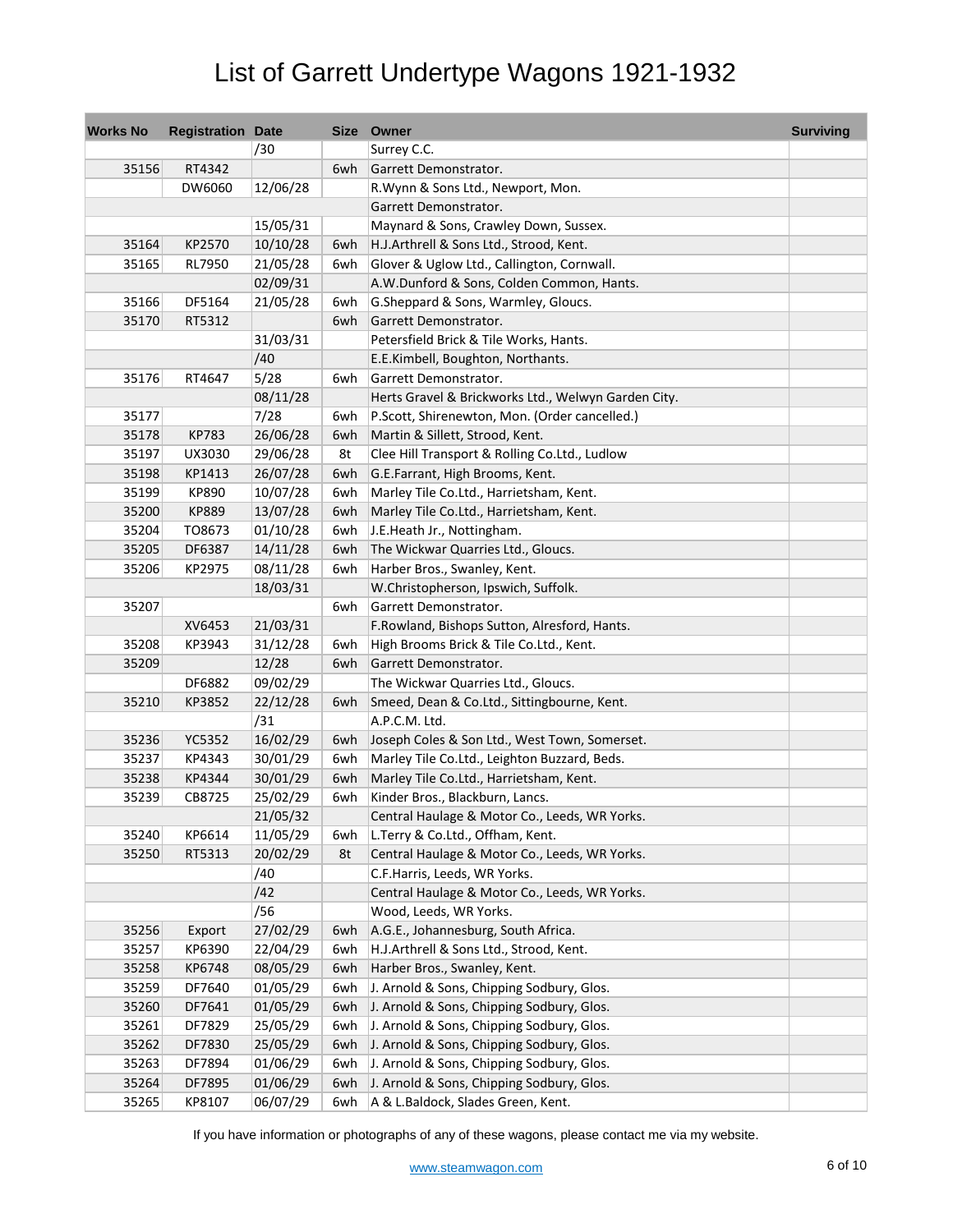| <b>Works No</b> | <b>Registration Date</b> |          | Size | Owner                                                | <b>Surviving</b> |
|-----------------|--------------------------|----------|------|------------------------------------------------------|------------------|
| 35269           | DF7278                   | 31/03/29 | 6wh  | Gloucs. C.C.                                         |                  |
| 35270           | DF7279                   | 31/03/29 | 6wh  | Gloucs. C.C.                                         |                  |
| 35282           | UX5740                   | 13/11/29 | 6wh  | Clee Hill Transport & Rolling Co.Ltd., Ludlow        |                  |
| 35283           | KP8392                   | 03/07/29 | 6wh  | Martin & Sillett, Strood, Kent.                      |                  |
| 35284           | VR1723                   | 02/06/29 | 6wh  | A.Brown & Co., Manchester.                           |                  |
| 35285           |                          | 06/07/29 | 6wh  | Lewis & Virgo, Cheddar, Somerset.                    |                  |
| 35286           | DF8139                   | 27/07/29 | 6wh  | The Wickwar Quarries Ltd., Gloucs.                   |                  |
| 35287           | KP8751                   | 20/07/29 | 6wh  | L.Terry & Co.Ltd., Offham, Kent.                     |                  |
| 35290           | KP7237                   | 21/05/29 | 6wh  | Spencer & Co., Swanley, Kent.                        |                  |
|                 |                          |          |      | Harber Bros., Swanley, Kent.                         |                  |
| 35314           | TK3304                   | 03/08/29 | 8t   | G.Samways & Son, Weymouth, Dorset.                   |                  |
| 35315           | DW6616                   | 06/07/29 | 6wh  | R. Wynn & Sons Ltd., Newport, Mon.                   |                  |
| 35317           | TE9098                   | 03/08/29 | 8t   | James Fish & Sons, Belmont, Bolton, Lancs.           |                  |
|                 |                          |          |      | T.Ratcliffe (Bacup) Ltd., Lancs.                     |                  |
| 35319           | Export                   |          | 6t   | A.G.E., Durban, South Africa.                        |                  |
| 35320           | RT6683                   | /29      | 6wh  | Garrett Demonstrator.                                |                  |
|                 |                          |          |      | R.A.Dagnell Ltd., Canterbury, Kent.                  |                  |
|                 |                          | 7/32     |      | John Sadd & Sons Ltd., Maldon, Essex.                |                  |
| 35321           | KP8807                   | 21/07/29 | 6wh  | G.E.Farrant, High Brooms, Kent.                      |                  |
| 35323           | KR319                    | 02/11/29 | 6wh  | Marley Tile Co.Ltd., Leighton Buzzard, Beds.         |                  |
| 35324           | UW2117                   | 28/09/29 | 6wh  | Wm. Woodbridge Ltd.(Bletchley Concrete Aggregates.)  |                  |
|                 |                          | 15/05/31 |      | Thomas Roberts (Westminster) Ltd.                    |                  |
|                 |                          |          |      | Merton Engineering Co.Ltd., Feltham, Middlesex.      |                  |
| 35325           | UW2118                   | 28/09/29 | 6wh  | Wm. Woodbridge Ltd.(Bletchley Concrete Aggregates.)  |                  |
|                 |                          | 15/05/31 |      | Thomas Roberts (Westminster) Ltd.                    |                  |
|                 |                          |          |      | Merton Engineering Co.Ltd., Feltham, Middlesex.      |                  |
| 35326           | RT8221                   | /29      | 6wh  | Garrett Demonstrator.                                |                  |
|                 |                          | /32      |      | W.J.Lavender Ltd., Worcester Park, Surrey.           |                  |
| 35327           | KR497                    | 02/11/29 | 6wh  | L.Terry & Co.Ltd., Offham, Kent.                     |                  |
| 35328           | DF8593                   | 31/08/29 | 6wh  | W.H.Jones, Charfield, Gloucs.                        |                  |
| 35331           | <b>KR782</b>             | 02/11/29 | 6t   | H.E.Blunt, Sholden, Kent.                            |                  |
| 35332           | Export                   |          | 6wh  | Randfontein Estates Ltd., South Africa. (per A.G.E.) |                  |
| 35333           | MY8568                   | 02/11/29 | 6wh  | Emanuel Smith & Son Ltd., Brentford, Middlesex.      |                  |
|                 |                          | 13/08/30 |      | Bettles & Box Ltd., Uxbridge, Middlesex.             |                  |
|                 |                          |          |      | J.W.Hardwick & Sons, West Ewell, Surrey.             |                  |
| 35334           | <b>KR320</b>             | 02/11/29 | 6wh  | Marley Tile Co.Ltd., Leighton Buzzard, Beds.         |                  |
| 35335           | YC8446                   | 01/02/30 | 6wh  | C.Tucker & Son Ltd., Compton Martin, Somerset.       |                  |
| 35336           | Export                   | 10/11/29 | 6t   | A.G.E., Durban, South Africa.                        |                  |
| 35338           | Export                   | 29/11/29 | 6t   | A.G.E., Durban, South Africa.                        |                  |
| 35339           | TM5956                   | 02/11/29 | 6wh  | Marley Tile Co.Ltd., Harrietsham, Kent.              |                  |
| 35340           | PO1471                   | 31/01/30 | 6wh  | Marley Tile Co.Ltd., Storrington, Sussex.            |                  |
| 35347           | TK3637                   | 20/11/29 | 6wh  | J.T.Grey, Upwey, Dorset.                             |                  |
|                 |                          |          |      |                                                      |                  |
|                 |                          | 03/03/32 |      | Antrim C.C.                                          |                  |
| 35348           | Export                   | 17/01/30 | 6wh  | A.G.E., Durban, South Africa.                        |                  |
| 35349           | MY2066                   | 23/11/29 | 6wh  | Chas. Kirby, Hanwell, Middlesex.                     |                  |
|                 |                          |          |      | Crosswell, Southampton, Hants.                       |                  |
| 35350           | MY8584                   | 07/12/29 | 6wh  | W.& H.Fleckney, Brentford, Middlesex.                |                  |
|                 |                          | 21/03/32 |      | Central Haulage & Motor Co., Leeds, WR Yorks.        |                  |
| 35352           | <b>JK806</b>             | 03/12/29 | 6wh  | F.Avann, Eastbourne, Sussex.                         |                  |
|                 |                          | 08/06/32 |      | A.H.Hooker, Leeds, Kent.                             |                  |
|                 |                          |          |      | H.G.Cushion, Surlingham, Norfolk.                    |                  |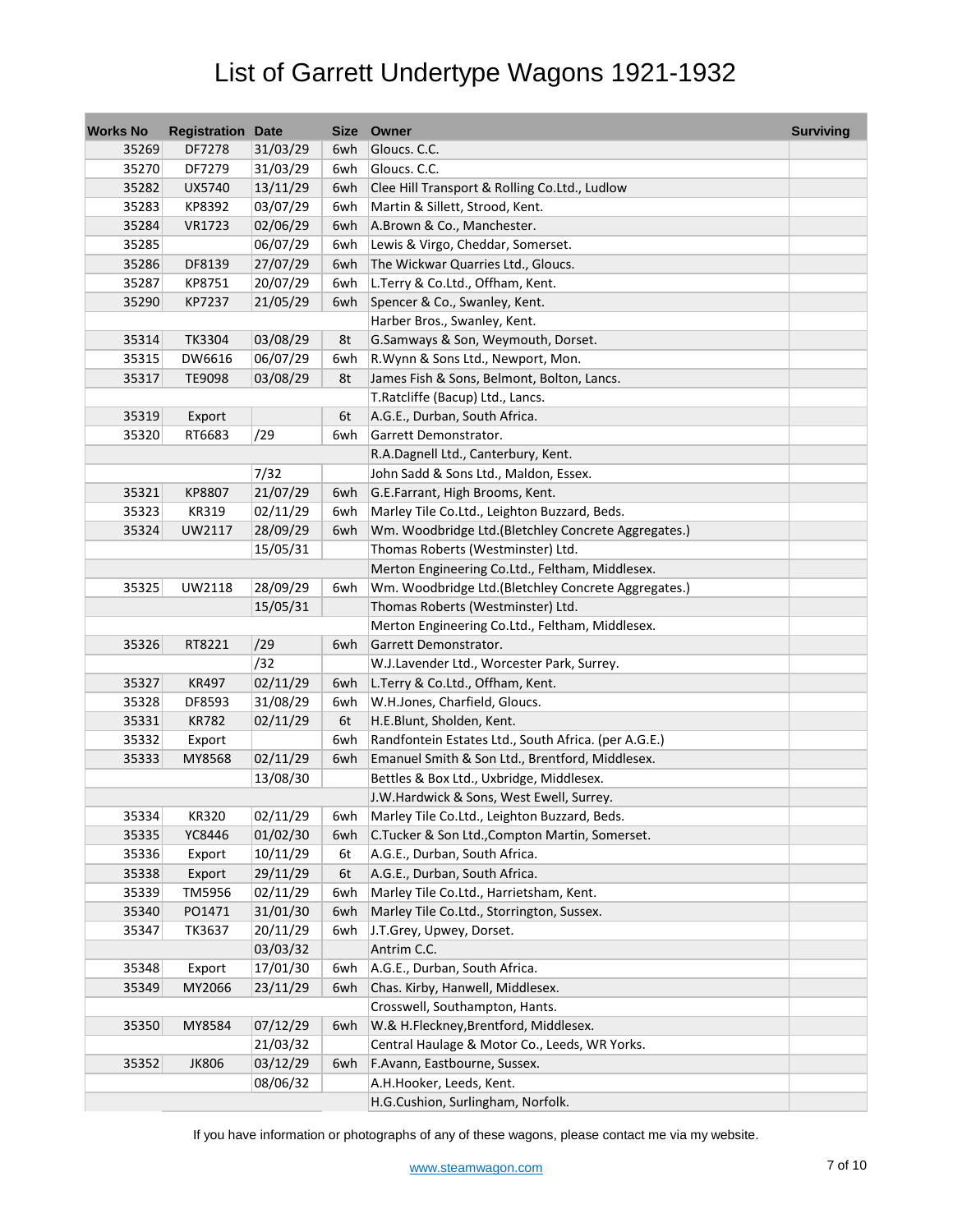| <b>Works No</b> | <b>Registration Date</b> |          |     | Size Owner                                              | <b>Surviving</b> |
|-----------------|--------------------------|----------|-----|---------------------------------------------------------|------------------|
| 35353           |                          |          | 8t  | MRS Ltd., (D&S.Sweeny), Enfield, Middlesex.             |                  |
|                 | GO899                    | 13/04/31 |     | A.Manchester, Charlton, London.                         |                  |
| 35354           | HX1980                   | 30/11/29 | 6wh | Chas. Kirby, Hanwell, Middlesex.                        |                  |
|                 |                          |          |     | Merton Engineering Co.Ltd., Feltham, Middlesex.         |                  |
| 35355           | KR1628                   | 30/01/30 | 6wh | A.Chapman, Ashford, Kent.                               |                  |
|                 |                          |          |     | A.H.Hooker, Leeds, Kent.                                |                  |
| 35356           | MY2326                   | 30/12/29 | 6wh | A.Rudge & Son, Isleworth, Middlesex.                    |                  |
| 35357           | PN5113                   | 31/01/30 | 6wh | J.Hobden & Sons, Chailey, Sussex.                       |                  |
|                 |                          | 06/06/31 |     | Marley Tile Co.Ltd., Leighton Buzzard, Beds.            |                  |
| 35358           | Export                   | 06/02/30 | 6t  | Randfontein Estates Ltd., South Africa. (per A.G.E.)    | Y                |
|                 |                          |          |     | James Hall Museum, Pioneer Park, Johannesburg, S.A.     |                  |
| 35359           | GC1422                   | 31/12/29 | 6wh | Murrell's Wharf Ltd., Pimlico, London.                  |                  |
|                 |                          | 4/34     |     | John Sadd & Sons Ltd., Maldon, Essex.                   |                  |
| 35360           | GC6094                   | 08/02/30 | 6wh | A.Manchester, Charlton, London.                         |                  |
| 35361           | GC6093                   | 08/02/30 | 6wh | A.Manchester, Charlton, London.                         |                  |
| 35362           | MY2706                   | 31/01/30 | 6wh | Sand & Shingle, Hounslow, Middlesex.                    |                  |
|                 |                          |          |     | Merton Engineering Co.Ltd., Feltham, Middlesex.         |                  |
| 35363           |                          |          |     | A.E.Gelder, Silkstone, Yorks.                           |                  |
|                 | <b>UN3674</b>            | 09/04/30 | 6wh | H.& W.E.Hughes & Son, Llanrwst, Denbigh.                |                  |
| 35364           | TK4156                   | 28/02/30 | 6wh | A.Lucas, Langton Matravers, Dorset.                     |                  |
|                 |                          |          |     | C.Trent & Son, Parkstone, Dorset.                       |                  |
| 35366           | KR2164                   | 21/02/30 | 6wh | A & L.Baldock, Slades Green, Kent.                      |                  |
| 35367           | VB7961                   | 14/03/30 | 6wh | Hall & Co. Ltd., Croydon, Surrey.                       |                  |
|                 |                          | /33      |     | H.J.Arthrell & Sons Ltd., Strood, Kent.                 |                  |
| 35368           | KR2442                   | 12/03/30 | 6wh | A & L.Baldock, Slades Green, Kent.                      |                  |
| 35369           | PN5142                   | 10/02/30 | 6wh | Frank F.Green, Bexhill, Sussex.                         |                  |
|                 |                          | 13/02/32 |     | H.Kay, Horsham, Sussex.                                 |                  |
| 35370           | Export                   | 15/02/30 | 6wh | A.G.E., Durban, South Africa.                           |                  |
| 35371           | UY7513                   | 22/03/30 | 6wh | Lynx Motors Ltd., Malvern Link, Worcs.                  |                  |
| 35372           | DV4599                   | 28/03/30 | 6wh | Wm. Elworthy, Tiverton, Devon.                          |                  |
|                 |                          | /32      |     | Lynx Motors Ltd., Malvern Link, Worcs.                  |                  |
| 35373           | UY7514                   | 24/03/30 | 6wh | Lynx Motors Ltd., Malvern Link, Worcs.                  |                  |
| 35374           | UY7515                   | 24/03/30 | 6wh | Lynx Motors Ltd., Malvern Link, Worcs.                  |                  |
| 35375           | TR8515                   | 09/04/30 | 6wh | Fairway Garage, Bitterne, Southampton, Hants.           |                  |
|                 |                          |          |     | A.W.Dunford & Sons, Colden Common, Hants.               |                  |
| 35376           | TK4100                   | 22/03/30 | 8t  | K.P.Miles, Charminster, Dorset.                         |                  |
| 35377           | GF1342                   | 12/03/30 | 6wh | Builders Materials Transport Ltd., Osterley, Middlesex. |                  |
| 35378           | RT8220                   | /29      | 8t  | Garrett Demonstrator.                                   |                  |
|                 |                          | /32      |     | J.Hobden & Sons, Chailey, Sussex.                       |                  |
| 35379           | PO1969                   | 07/04/30 | 6wh | H.Kay, Horsham, Sussex.                                 |                  |
| 35380           | TF1761                   | 31/05/30 | 6wh | T.Ratcliffe (Bacup) Ltd., Lancs.                        |                  |
| 35381           | PG8340                   | 07/04/30 | 8t  | H.Leggett, North Holmwood, Surrey.                      |                  |
| 35383           | KR4191                   | 09/05/30 | 6wh | R.Brown, Eynsford, Kent.                                |                  |
|                 |                          |          |     | C.W.Lambert, Horsmonden, Kent.                          |                  |
| 35386           | GF8573                   | 21/04/30 | 6wh | Builders Materials Transport Ltd., Hounslow, Middlesex. |                  |
|                 |                          | 25/10/32 |     | Portland Cement & Limestone Products., Grovebury, Beds. |                  |
| 35387           | GF8572                   | 21/04/30 | 6wh | Builders Materials Transport Ltd., Hounslow, Middlesex. |                  |
|                 |                          | 25/10/32 |     | Sand & Shingle, Hounslow, Middlesex.                    |                  |
|                 |                          |          |     | Merton Engineering Co.Ltd., Feltham, Middlesex.         |                  |
| 35388           | GF9739                   | 04/05/30 | 6wh | Builders Materials Transport Ltd., Hounslow, Middlesex. |                  |
|                 |                          | 25/10/32 |     | Merton Engineering Co.Ltd., Feltham, Middlesex.         |                  |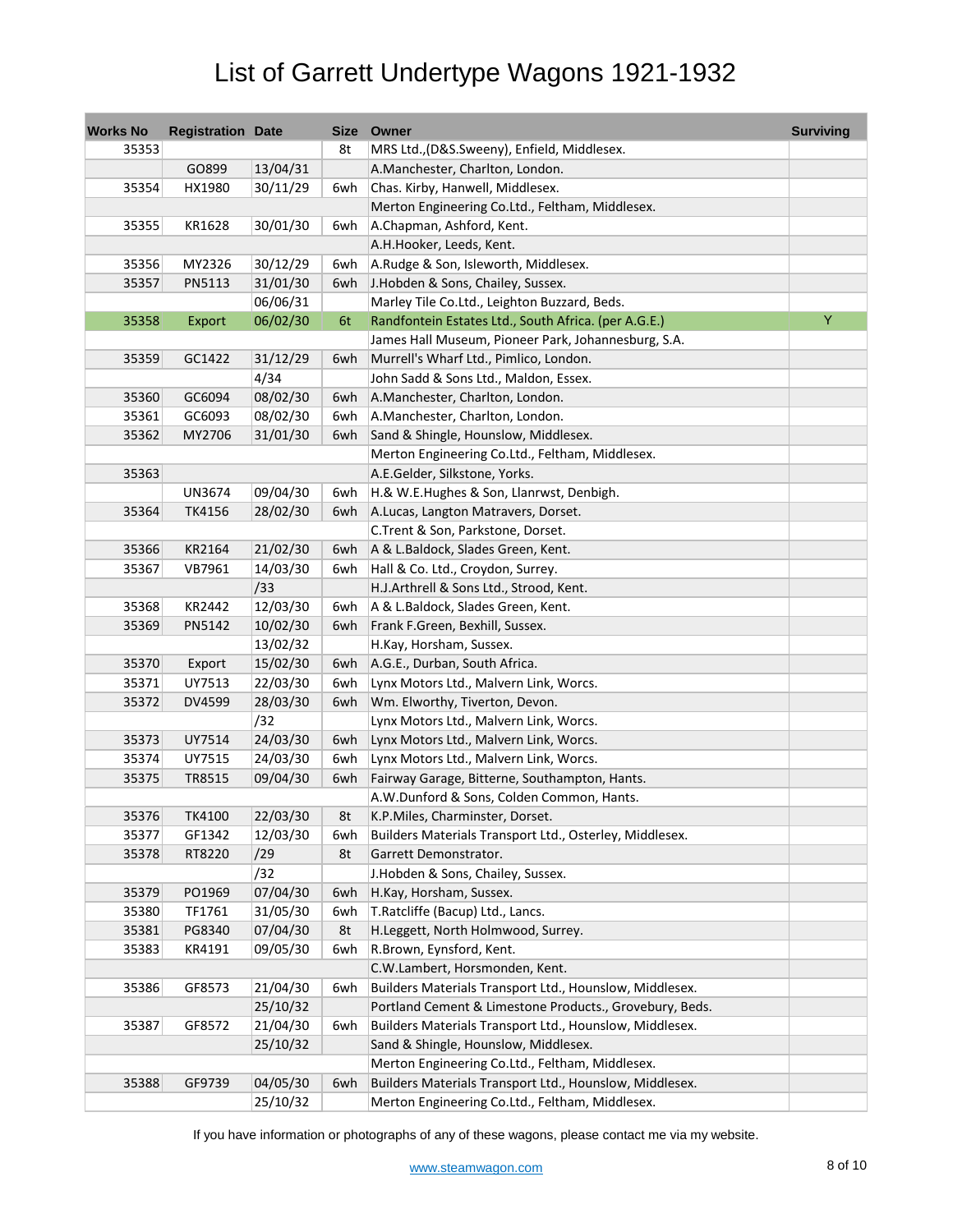| <b>Works No</b> | <b>Registration Date</b> |          |     | Size Owner                                              | <b>Surviving</b> |
|-----------------|--------------------------|----------|-----|---------------------------------------------------------|------------------|
|                 |                          |          |     | H.E.Blunt, Sholden, Kent.                               |                  |
| 35389           | GF9740                   | 04/05/30 | 6wh | Builders Materials Transport Ltd., Hounslow, Middlesex. |                  |
|                 |                          | 25/10/32 |     | Sand & Shingle, Hounslow, Middlesex.                    |                  |
|                 |                          |          |     | Merton Engineering Co.Ltd., Feltham, Middlesex.         |                  |
| 35390           | GF9953                   | 07/05/30 | 6wh | Builders Materials Transport Ltd., Hounslow, Middlesex. |                  |
|                 |                          | 25/10/32 |     | Merton Engineering Co.Ltd., Feltham, Middlesex.         |                  |
| 35391           | KR4905                   | 04/06/30 | 8t  | Martin & Sillett, Strood, Kent.                         |                  |
| 35392           | KR4998                   | 10/06/30 | 8t  | Martin & Sillett, Strood, Kent.                         |                  |
| 35393           | TK4713                   | 04/06/30 | 6wh | The Western Ways Transport Co.Ltd., Sherborne, Dorset.  |                  |
| 35394           | KR4514                   | 26/05/30 | 6wh | A & L.Baldock, Slades Green, Kent.                      |                  |
| 35395           |                          | 16/05/30 | 6wh | M.J.Stonehouse Ltd., Maesteg, Glamorgan.                |                  |
|                 |                          |          |     | Slagmac Paving Ltd., Cardiff.                           |                  |
| 35396           |                          | 20/05/30 | 6wh | M.J.Stonehouse Ltd., Maesteg, Glamorgan.                |                  |
|                 |                          |          |     | Slagmac Paving Ltd., Cardiff.                           |                  |
| 35397           | KW8594                   | 29/05/30 | 6t  | Bradford Corporation, WR Yorks.                         |                  |
| 35412           | RT8836                   | /30      | 6wh | Garrett Demonstrator.                                   |                  |
|                 |                          | 7/32     |     | John Sadd & Sons Ltd., Maldon, Essex.                   |                  |
| 35415           | YC9765                   | 18/06/30 | 6wh | F.Read & Sons, Frome, Somerset.                         |                  |
|                 |                          |          |     | G.Rogers, Chipping Sodbury, Gloucs.                     |                  |
|                 |                          | 12/42    |     | Richd. Smith & Sons, Lane End, Bucks.                   |                  |
| 35416           |                          |          | 6wh | Larkfield Sand. (Geo Eagleton)                          |                  |
|                 | TL1494                   | 03/11/30 |     | J.D.Kent, Sleaford, Lincs.                              |                  |
|                 |                          | 30/05/31 |     | Marley Tile Co.Ltd., Storrington, Sussex.               |                  |
|                 |                          |          |     | Wheatleys (Newhaven) Ltd., Sussex.                      |                  |
| 35417           | KR6035                   | 30/06/30 | 6wh | Harber Bros., Swanley, Kent.                            |                  |
| 35420           | HX516                    | 20/06/30 | 6wh | Chas. Kirby, Hanwell, Middlesex.                        |                  |
|                 | <b>CMF558</b>            | /33      |     | Merton Engineering Co.Ltd., Feltham, Middlesex.         |                  |
|                 |                          | /41      |     | Central Haulage & Motor Co., Leeds, WR Yorks.           |                  |
|                 |                          |          |     |                                                         |                  |
| 35421           | HX900                    | 30/06/30 | 6wh | Builders Materials Transport Ltd., Hounslow, Middlesex. |                  |
| 35422           | PL2243                   | 25/10/32 |     | Merton Engineering Co.Ltd., Feltham, Middlesex.         |                  |
|                 |                          | 04/09/30 | 6wh | W.J.Lavender Ltd., Worcester Park, Surrey.              |                  |
| 35424           | TF2204                   | 16/07/30 | 6wh | T.Ratcliffe (Bacup) Ltd., Lancs.                        |                  |
| 35426           | UB3671                   | 05/07/30 | 8t  | Thos. Warwick & Sons, Leeds, WR Yorks.                  |                  |
|                 |                          | /35      |     | Central Haulage & Motor Co., Leeds, WR Yorks.           |                  |
| 35427           | WE9182                   | 30/06/30 | 6wh | Ketton Portland Cement Co.Ltd., Rutland.                |                  |
| 35429           | KR5846                   | 14/07/30 | 6wh | G.E.Farrant, High Brooms, Kent.                         |                  |
| 35430           | KR5897                   | 14/07/30 | 8t  | Fermor Bros., Tonbridge, Kent.                          |                  |
| 35431           | WX5127                   | 25/08/30 | 6wh | H.O.Buckle Ltd., Ripon, WR Yorks.                       |                  |
| 35432           | HV960                    | 16/09/30 | 6wh | E.& A.Shadrack, East Ham, Essex.                        |                  |
|                 |                          | /34      |     | A. Webster Ltd., Willesden, Middlesex.                  |                  |
| 35433           | UY8623                   | 19/08/30 | 6wh | Lynx Motors Ltd., Malvern Link, Worcs.                  |                  |
| 35434           |                          | 01/12/30 | 6wh | B.J.Smith, Brasted, Kent.                               |                  |
|                 | PL8252                   | 29/05/31 |     | W.J.Lavender Ltd., Worcester Park, Surrey.              |                  |
| 35435           | PO2957                   | 13/10/30 | 6wh | Nyewood Brick & Tile Works, Sussex.                     |                  |
|                 |                          |          |     | J.W.Hardwick & Sons, West Ewell, Surrey.                |                  |
| 35436           | TM8967                   | 13/06/31 | 6wh | Grovebury Brickworks Co., Leighton Buzzard, Beds.       |                  |
| 35437           | GK5811                   | 16/11/30 | 6wh | St. Mary's Wharf Cartage Co.Ltd., Holloway, London.     |                  |
| 35453           | UP5207                   | 31/01/31 | 8t  | M.T.Hepplewhite, Ferryhill, Co. Durham.                 |                  |
| 35454           | KR9445                   | 09/03/31 | 8t  | C.W.Lambert, Horsmonden, Kent.                          |                  |
|                 |                          | /41      |     | Ward, Croydon, Surrey.                                  |                  |
|                 |                          |          |     | Richd. Smith & Sons, Lane End, Bucks.                   |                  |